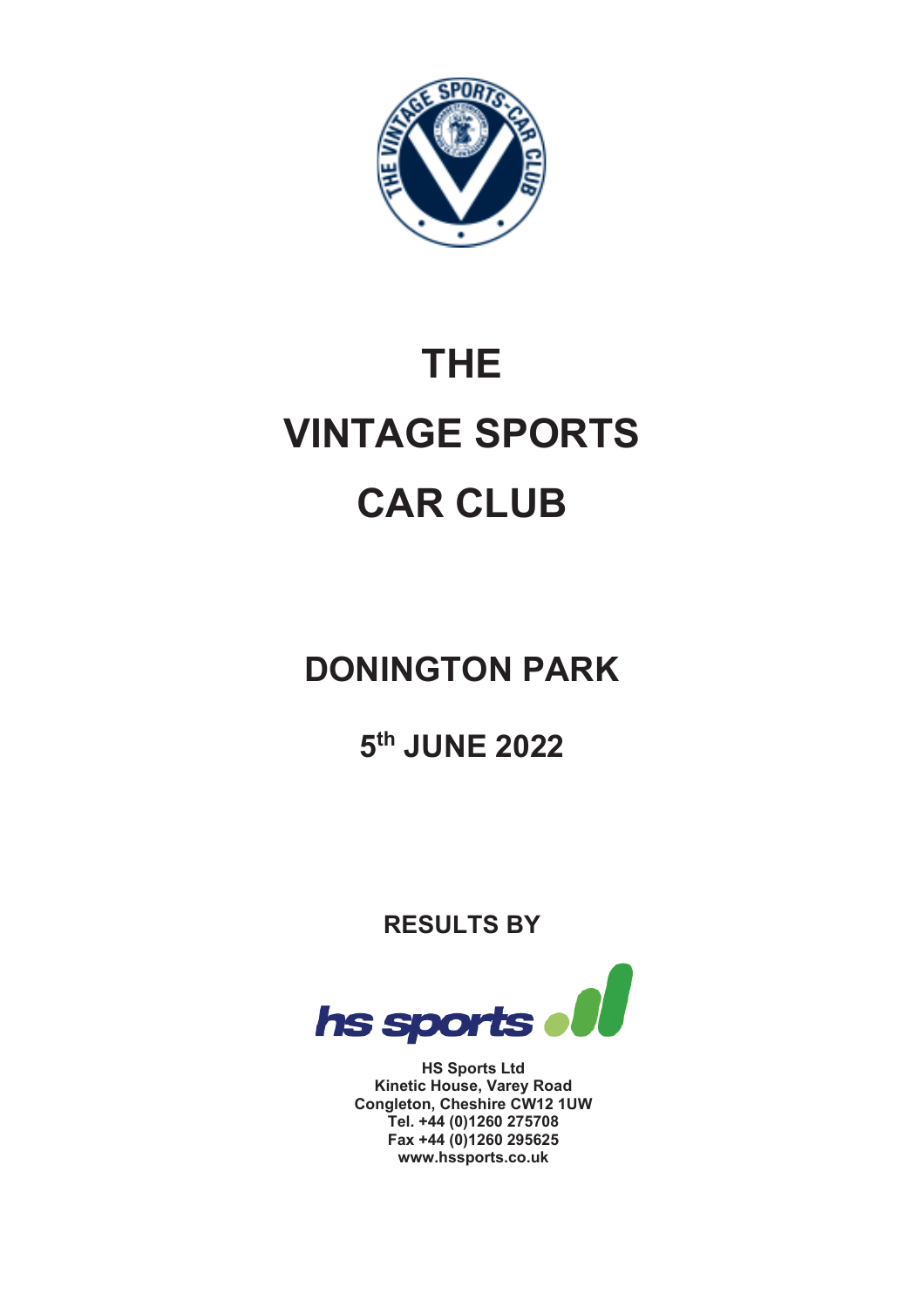

The Vintage Sports-Car Club

## **500 OWNERS ASSOCIATION**

#### **PROVISIONAL RESULT - PRACTICE SESSION 4**

| <b>PI</b>    |          | No CI Name                 | Car<br>Laps               |   | Time on Lap |   | <b>Behind</b> | <b>MPH</b> |
|--------------|----------|----------------------------|---------------------------|---|-------------|---|---------------|------------|
| 1            | 60       | <b>Tom WATERFIELD</b>      | <b>Cooper-Norton MK 9</b> | 7 | 1:48.20     | 7 |               | 65.84      |
| $\mathbf{2}$ |          | 99 P3 Alex WILSON          | Cooper MK10               | 7 | 1:54.11     | 7 | 05.91         | 62.43      |
| 3            |          | 78 P2 Harry GEORGE PAINTER | Cooper MK 7               | 6 | 1:58.49     | 3 | 10.29         | 60.13      |
| 4            |          | 29 P2 Chris WILSON         | <b>Mackson MS 001</b>     | 7 | 2:00.13     | 7 | 11.93         | 59.31      |
| 5            |          | 53 P3 Simon DEDMAN         | Cooper Mk 10              | 6 | 2:04.81     | 5 | 16.61         | 57.08      |
| 6            |          | 36 P2 Kerry HORAN          | <b>Trenberth Vincent</b>  | 6 | 2:04.94     | 6 | 16.74         | 57.02      |
| 7            |          | <b>16 P3 Wright STUART</b> | <b>Cooper MK XI</b>       | 5 | 2:05.42     | 4 | 17.22         | 56.80      |
| 8            |          | 92 P3 Richard FULLER       | Cooper MK 8               | 6 | 2:05.70     | 4 | 17.50         | 56.68      |
| 9            |          | 33 P2 Jonathan MORRIS      | <b>Waye 500</b>           | 6 | 2:07.51     | 6 | 19.31         | 55.87      |
| 10           |          | 64 P1 Richard KELLY        | <b>Cooper MK V</b>        | 6 | 2:08.65     | 4 | 20.45         | 55.38      |
| 11           |          | 94 P3 Douglas McLAY        | Cooper MK 8               | 1 | 2:40.38     | 1 | 52.18         | 44.42      |
|              | Not-Seen |                            |                           |   |             |   |               |            |
|              | 3        | <b>Andy RAYNOR</b>         | <b>Kieft CK54</b>         |   |             |   |               |            |
|              | 44       | <b>Michael BROUGH</b>      | <b>BJR</b>                |   |             |   |               |            |

**Start Time : 10:14 Donington Park 05 Jun 22 10:33 Clerk of Course: Time Issued: Chief Timekeeper: Anthony Smith**

**THESE RESULTS ARE PROVISIONAL UNTIL THE CONCLUSION OF ANY JUDICIAL AND TECHNICAL MATTERS**

**Timing by HS Sports Ltd - Results and Lap Times at www.theresultslive.co.uk/vintage-sports-car-club**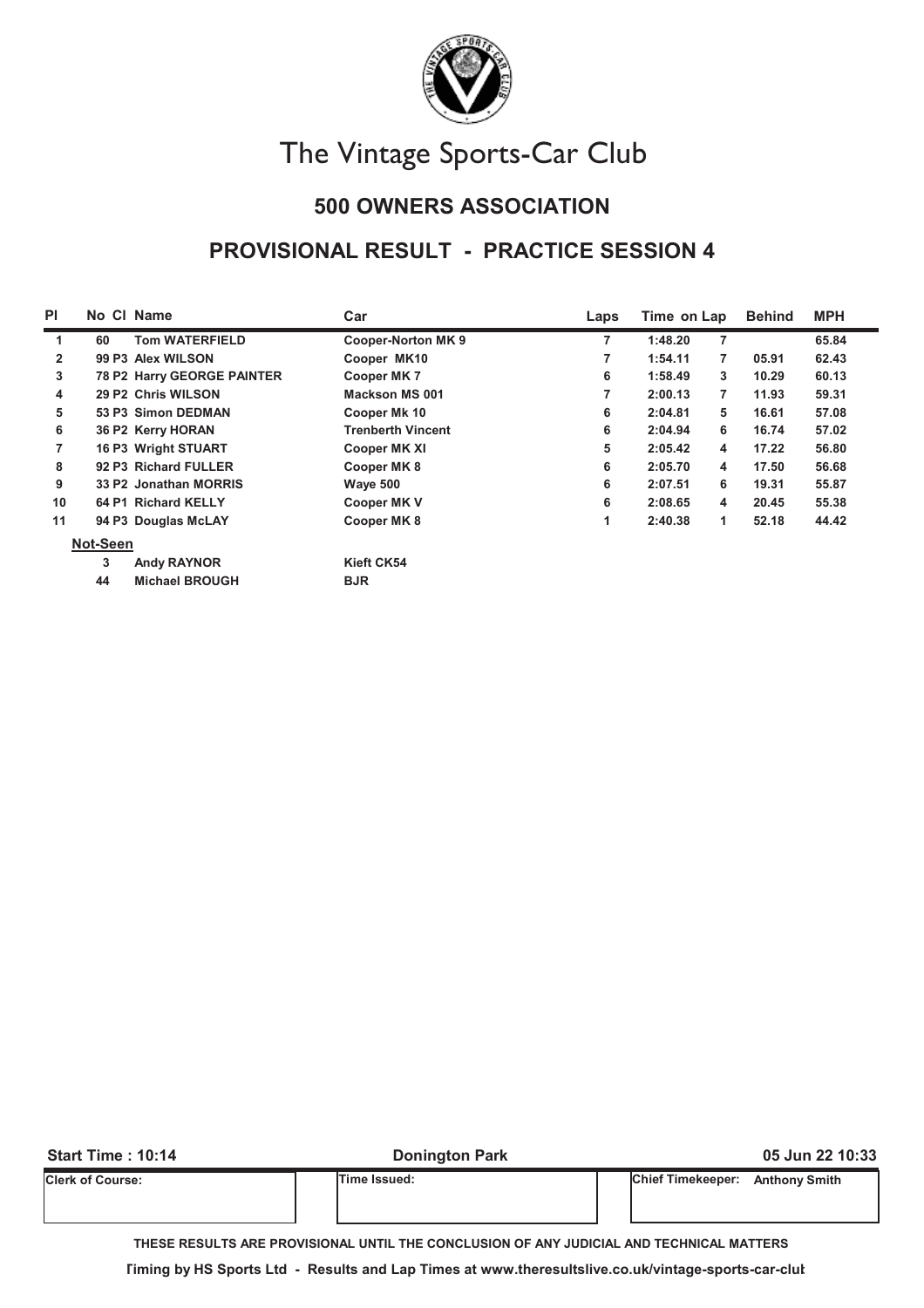### **500 OWNERS ASSOCIATION**

#### **LAP TIMES - PRACTICE SESSION 4**

| 16 | <b>Wright STUART</b>        |                                                                   |          |                                                      |                         |                            |                                                                                               |                                        |         |             |                 |  |  |  |
|----|-----------------------------|-------------------------------------------------------------------|----------|------------------------------------------------------|-------------------------|----------------------------|-----------------------------------------------------------------------------------------------|----------------------------------------|---------|-------------|-----------------|--|--|--|
|    | Lap<br>$1 \quad \Box$       | $1 \t 2 \t 3$<br>2:08.98                                          |          | 2:08.25 2:08.08 2:05.42 2:13.56                      | $\sim$ 4                |                            | $5 \t\t 6$                                                                                    | 7 <sup>7</sup>                         | 8       | 9           | 10 <sub>1</sub> |  |  |  |
| 29 |                             | <b>Chris WILSON</b>                                               |          |                                                      |                         |                            |                                                                                               |                                        |         |             |                 |  |  |  |
|    | $1 \quad \Box$              | Lap 1 2 3 4<br>2:10.28                                            |          | 2:06.56 2:04.91 2:02.74 2:01.72                      |                         | $\overline{\phantom{a}}$ 5 |                                                                                               | $6 \qquad \qquad 7$<br>2:01.10 2:00.13 | 8       | 9           | 10 <sup>°</sup> |  |  |  |
| 33 | <b>Jonathan MORRIS</b>      |                                                                   |          |                                                      |                         |                            |                                                                                               |                                        |         |             |                 |  |  |  |
|    | Lap                         | $\blacktriangleleft$<br>1 2:11.81 2:09.83 2:10.36 2:08.74 2:08.22 | $\sim$ 2 | $\sim$ 3                                             | $\overline{4}$          |                            | $5 \t\t 6$<br>2:07.51                                                                         | 7 <sup>7</sup>                         | 8       | 9           | 10 <sub>1</sub> |  |  |  |
| 36 | <b>Kerry HORAN</b>          |                                                                   |          |                                                      |                         |                            |                                                                                               |                                        |         |             |                 |  |  |  |
|    | $1 \quad \Box$              | Lap 1 2 3 4 5 6                                                   |          | 2:21.36 2:14.43 2:11.66 2:08.33 2:07.54 2:04.94      |                         |                            |                                                                                               | 7 <sup>7</sup>                         | 8       | 9           | 10 <sub>1</sub> |  |  |  |
| 53 | <b>Simon DEDMAN</b>         |                                                                   |          |                                                      |                         |                            |                                                                                               |                                        |         |             |                 |  |  |  |
|    | Lap<br>$1 \quad \Box$       | $\sim$ $\sim$ $\sim$ $\sim$ $\sim$<br>2:15.31                     |          | 2:13.07  2:09.04  2:05.05  2:04.81                   |                         |                            | $2 \qquad 3 \qquad 4 \qquad 5 \qquad 6$<br>$7 \quad \overline{\phantom{1}}$<br>2:06.00        |                                        | 8       | 9           | 10 <sub>1</sub> |  |  |  |
| 60 | <b>Tom WATERFIELD</b>       |                                                                   |          |                                                      |                         |                            |                                                                                               |                                        |         |             |                 |  |  |  |
|    |                             |                                                                   |          |                                                      |                         |                            | Lap 1 2 3 4 5 6 7<br>1   1:52.92   1:49.96   1:48.99   1:50.93   1:52.54   1:49.03<br>1:48.20 |                                        | 8       | 9           | 10 <sup>°</sup> |  |  |  |
| 64 | <b>Richard KELLY</b>        |                                                                   |          |                                                      |                         |                            |                                                                                               |                                        |         |             |                 |  |  |  |
|    | Lap                         | $\mathbf{1}$<br>1 2:17.42 2:14.40 2:09.53 2:08.65 2:17.27         |          | $2 \qquad 3 \qquad 4$                                |                         |                            | $5 \t\t 6$<br>2:23.13                                                                         | $\overline{7}$                         | 8       | 9           | 10 <sub>1</sub> |  |  |  |
| 78 | <b>Harry GEORGE PAINTER</b> |                                                                   |          |                                                      |                         |                            |                                                                                               |                                        |         |             |                 |  |  |  |
|    | $1 \quad \Box$              | Lap 1 2 3 4 5 6                                                   |          | 2:03.03  1:59.59  1:58.49  2:06.34  3:13.20  1:58.81 |                         |                            |                                                                                               | $7 \pm 7$                              | 8       | 9           | 10 <sub>1</sub> |  |  |  |
| 92 | <b>Richard FULLER</b>       |                                                                   |          |                                                      |                         |                            |                                                                                               |                                        |         |             |                 |  |  |  |
|    |                             | Lap 1<br>1 2:18.19 2:19.24 2:11.09 2:05.70 2:07.50 2:05.80        |          | $\overline{\mathbf{2}}$<br>3 <sup>7</sup>            | $\overline{\mathbf{4}}$ |                            | $5 \t\t 6$                                                                                    | $\mathbf{7}$                           | 8       | 9           | 10 <sup>°</sup> |  |  |  |
| 94 | <b>Douglas McLAY</b>        |                                                                   |          |                                                      |                         |                            |                                                                                               |                                        |         |             |                 |  |  |  |
|    | $1 \quad \Box$              | 2:40.38                                                           |          |                                                      |                         |                            |                                                                                               | Lap 1 2 3 4 5 6 7                      | $8 - 1$ | $9^{\circ}$ | 10              |  |  |  |
| 99 |                             | <b>Alex WILSON</b>                                                |          |                                                      |                         |                            |                                                                                               |                                        |         |             |                 |  |  |  |
|    | $1 \quad \Box$              | Lap 1 2<br>2:02.76                                                |          | 2:00.52  1:58.98  1:58.25  1:56.59  1:55.50  1:54.11 | $3 \t 4$                |                            | 5 6 7                                                                                         |                                        | 8       | 9           | 10 <sub>1</sub> |  |  |  |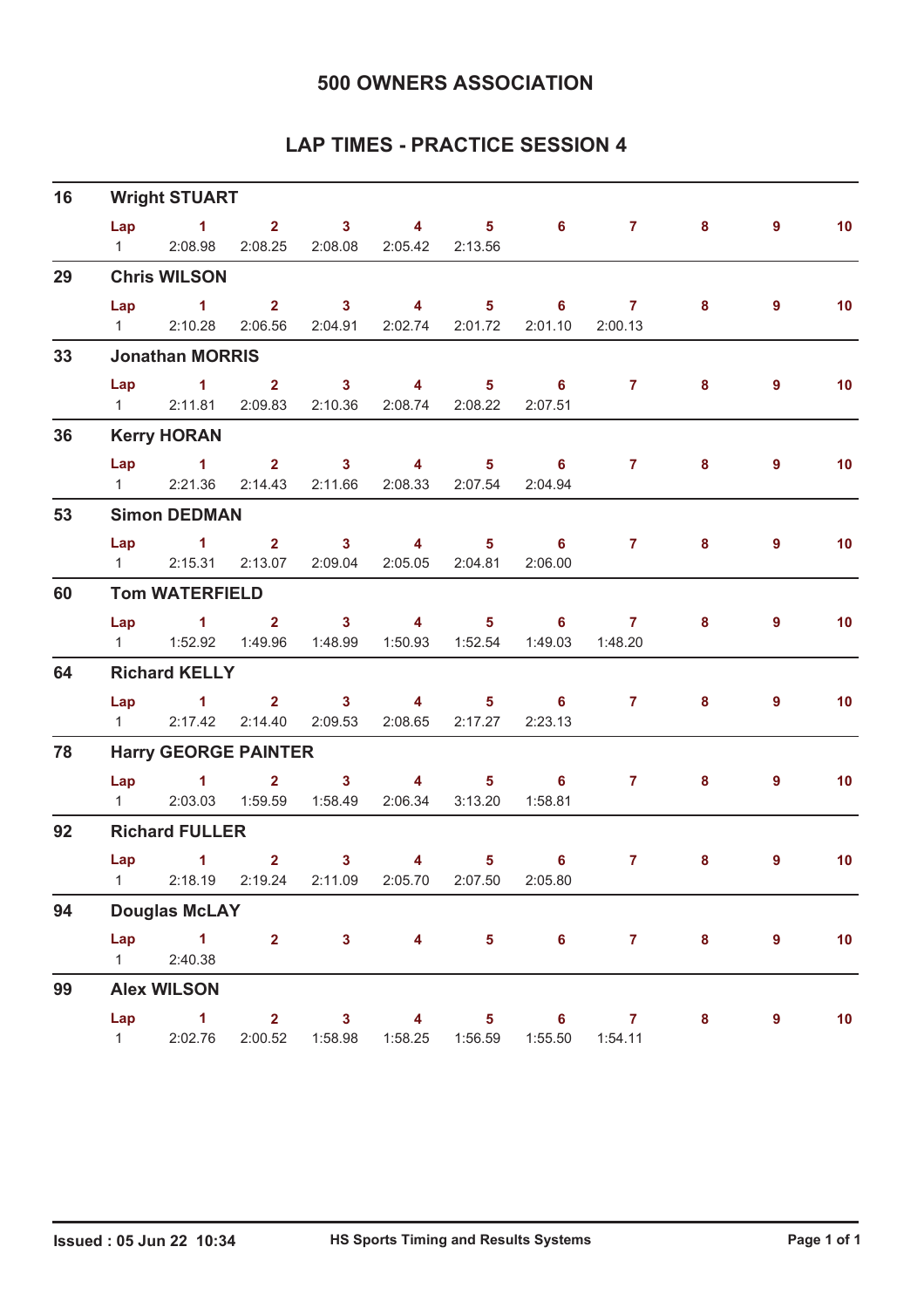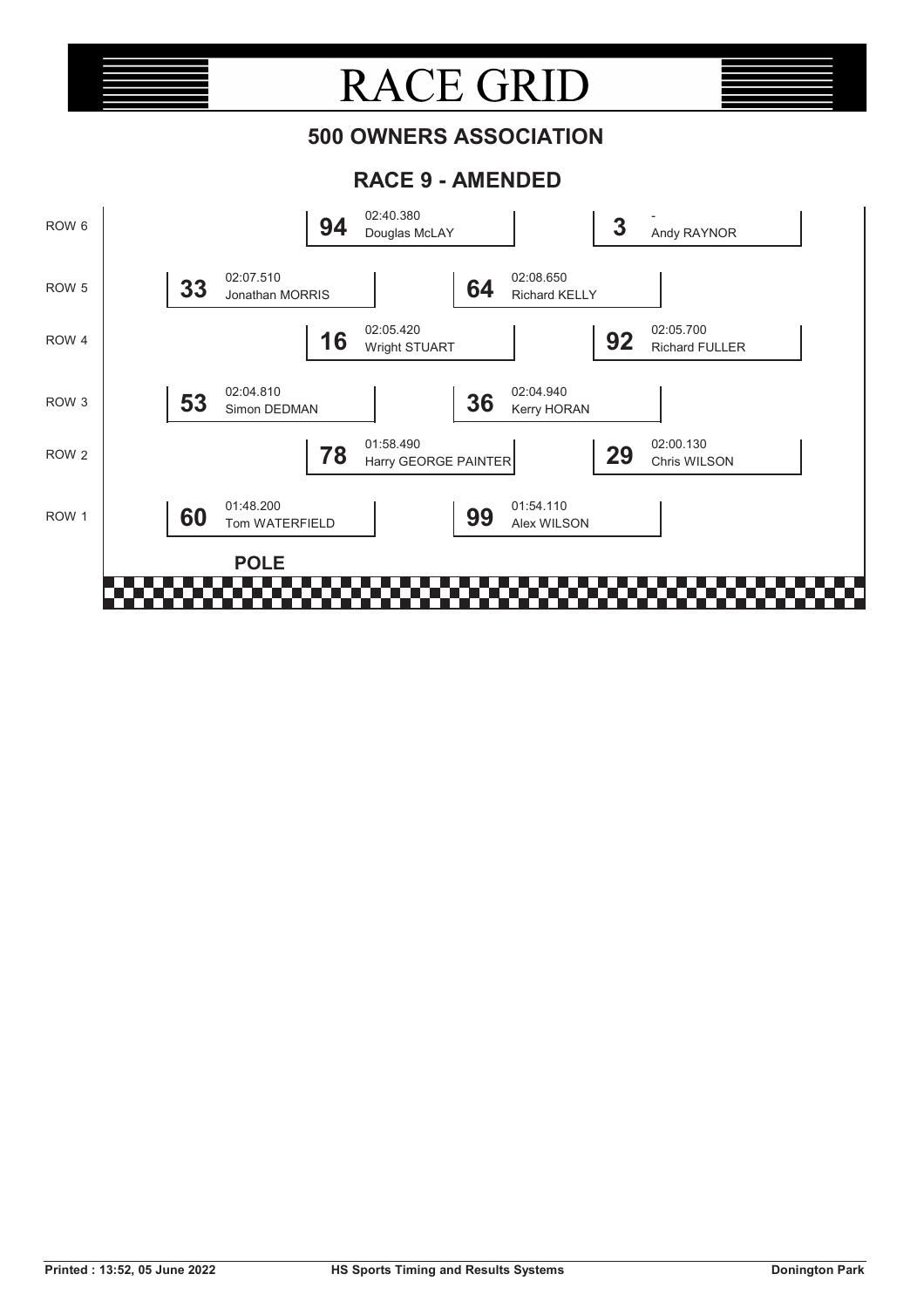

**500 OWNERS ASSOCIATION**

## **RESULT - RACE 9**

| ΡI |                    |                   | No CI Name                  | Car                       | Laps | Time     | <b>Behind MPH</b> | <b>Best Lap on MPH</b> |                |       |
|----|--------------------|-------------------|-----------------------------|---------------------------|------|----------|-------------------|------------------------|----------------|-------|
| 1  | 60                 |                   | P3 Tom WATERFIELD           | <b>Cooper-Norton MK 9</b> | 8    | 15:32.16 |                   | 61.14 1:53.68          | $\overline{7}$ | 62.67 |
| 2  |                    |                   | 99 P3 Alex WILSON           | Cooper MK10               | 8    | 15:40.78 | 8.62              | 60.58 1:54.42          | 6              | 62.27 |
| 3  |                    |                   | 78 P2 Harry GEORGE PAINTER  | Cooper MK 7               | 8    | 15:44.17 | 12.01             | 60.37 1:54.60          | 5.             | 62.17 |
| 4  | 29                 |                   | P2 Chris WILSON             | <b>Mackson MS 001</b>     | 8    | 17:14.89 | 1:42.73           | 55.07 2:05.37          | $\mathbf{2}$   | 56.83 |
| 5  | 64                 | <b>P1</b>         | <b>Richard KELLY</b>        | <b>Cooper MK V</b>        | 7    | 15:32.47 | 1 Lap             | 53.48 2:10.37          | 3              | 54.65 |
| 6  |                    | 33 P <sub>2</sub> | Jonathan MORRIS             | <b>Waye 500</b>           | 7    | 15:33.90 | 1 Lap             | 53.40 2:11.10          | 6              | 54.34 |
| 7  |                    |                   | 16 P3 Wright STUART         | <b>Cooper MK XI</b>       | 7    | 15:34.97 | 1 Lap             | 53.34 2:11.37          | $\mathbf{2}$   | 54.23 |
| 8  |                    |                   | 53 P3 Simon DEDMAN          | Cooper Mk 10              | 7    | 15:34.98 | 1 Lap             | 53.34 2:12.27          | $\mathbf{2}$   | 53.86 |
| 9  |                    |                   | 36 P2 Kerry HORAN           | <b>Trenberth Vincent</b>  |      | 15:36.26 | 1 Lap             | 53.27 2:11.12          | $2^{\circ}$    | 54.33 |
| 10 | 92                 |                   | P3 Richard FULLER           | Cooper MK 8               |      | 16:22.08 | 1 Lap             | 50.78 2:11.23          | 4              | 54.29 |
| 11 |                    |                   | 94 P3 Douglas McLAY         | Cooper MK 8               | 7    | 18:08.22 | 1 Lap             | 45.83 2:30.20          | 0              | 47.43 |
|    |                    |                   | <b>Not-Classified</b>       |                           |      |          |                   |                        |                |       |
|    |                    |                   | 3 P3 Andy RAYNOR            | <b>Kieft CK54</b>         | 4    | 9:08.26  | <b>DNF</b>        | 51.98 2:11.10          | 4              | 54.34 |
|    | <b>Fastest Lap</b> |                   |                             |                           |      |          |                   |                        |                |       |
|    |                    | 64 P1             | <b>Richard KELLY</b>        | <b>Cooper MK V</b>        |      |          |                   | 2:10.37                | 3              | 54.65 |
|    | 78                 | P2                | <b>Harry GEORGE PAINTER</b> | Cooper MK 7               |      |          |                   | 1:54.60                | 5              | 62.17 |
|    | 60                 | P3                | <b>Tom WATERFIELD</b>       | <b>Cooper-Norton MK9</b>  |      |          |                   | 1:53.68                | 7              | 62.67 |

| <b>Start Time : 17:19</b> | <b>Donington Park</b> | 05 Jun 22 17:45                 |  |  |  |  |  |  |
|---------------------------|-----------------------|---------------------------------|--|--|--|--|--|--|
| <b>Clerk of Course:</b>   | <b>ITime Issued:</b>  | Chief Timekeeper: Anthony Smith |  |  |  |  |  |  |

**THESE RESULTS ARE PROVISIONAL UNTIL THE CONCLUSION OF ANY JUDICIAL AND TECHNICAL MATTERS**

**Timing by HS Sports Ltd - Results and Lap Times at www.theresultslive.co.uk/vintage-sports-car-club**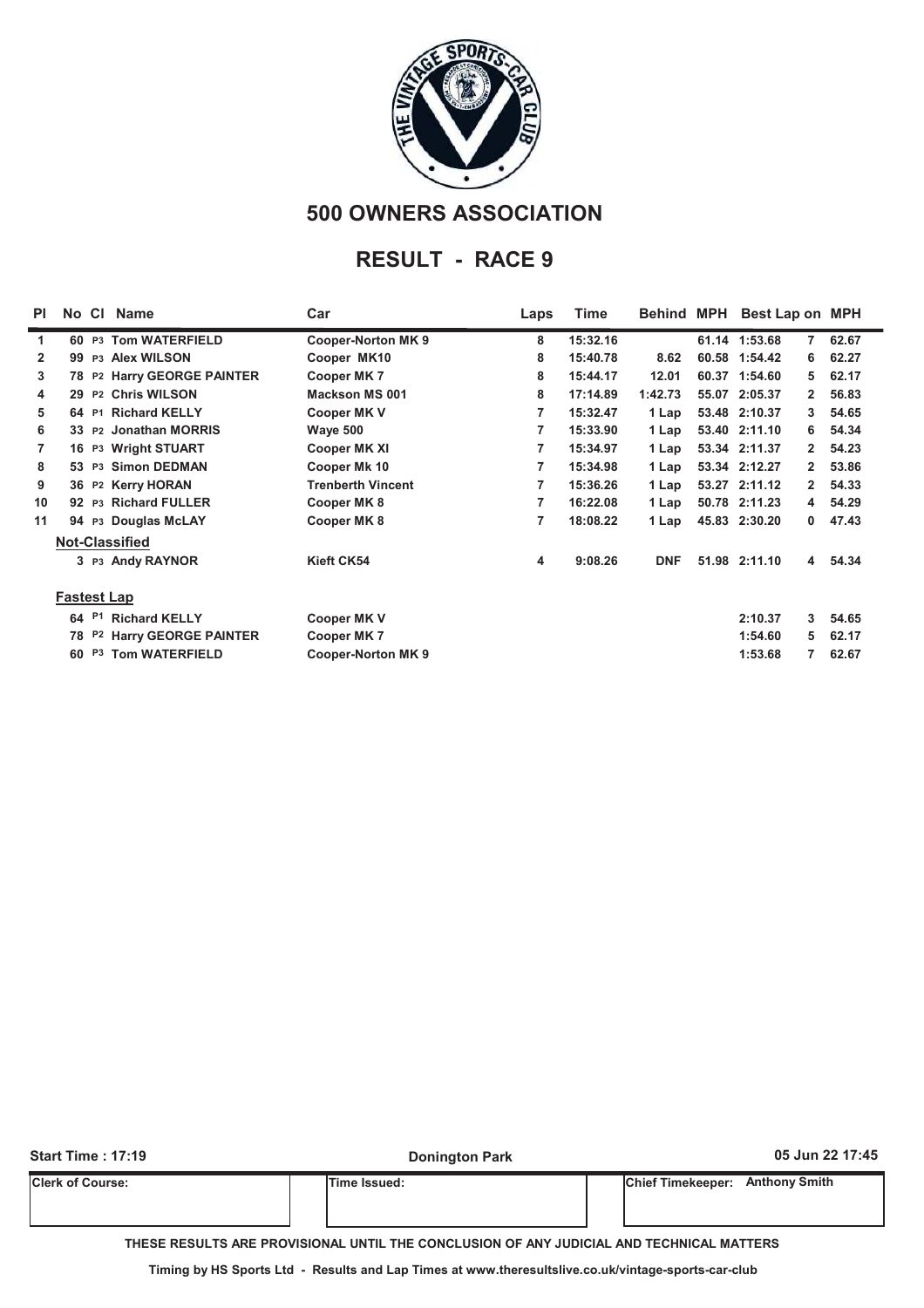### **500 OWNERS ASSOCIATION**

#### **LAP TIMES - RACE 9**

| $3\phantom{a}$ |                        | <b>Andy RAYNOR</b>                                                       |  |                                    |                                                               |  |  |  |                                                                           |                |                 |  |  |  |
|----------------|------------------------|--------------------------------------------------------------------------|--|------------------------------------|---------------------------------------------------------------|--|--|--|---------------------------------------------------------------------------|----------------|-----------------|--|--|--|
|                |                        | Lap 1 2 3 4 5 6 7                                                        |  |                                    |                                                               |  |  |  | 8                                                                         | $\overline{9}$ | 10              |  |  |  |
|                | $1 \quad \blacksquare$ |                                                                          |  | 2:18.30  2:21.63  2:12.08  2:11.10 |                                                               |  |  |  |                                                                           |                |                 |  |  |  |
| 16             |                        | <b>Wright STUART</b>                                                     |  |                                    |                                                               |  |  |  |                                                                           |                |                 |  |  |  |
|                |                        |                                                                          |  |                                    |                                                               |  |  |  | Lap 1 2 3 4 5 6 7 8 9                                                     |                | 10              |  |  |  |
|                |                        | 1 2:11.37 2:12.08 2:13.69 2:12.28 2:13.60 2:14.95                        |  |                                    |                                                               |  |  |  |                                                                           |                |                 |  |  |  |
| 29             |                        | <b>Chris WILSON</b>                                                      |  |                                    |                                                               |  |  |  |                                                                           |                |                 |  |  |  |
|                | Lap                    | $\sim$ 1.000 $\sim$ 1.000 $\sim$                                         |  |                                    |                                                               |  |  |  | $2 \qquad 3 \qquad 4 \qquad 5 \qquad 6 \qquad 7 \qquad 8$                 | 9              | 10              |  |  |  |
|                |                        | 1 2:05.17 2:05.37 2:09.25 2:09.00 2:09.29 2:11.01 2:12.45 2:12.07        |  |                                    |                                                               |  |  |  |                                                                           |                |                 |  |  |  |
| 33             |                        | <b>Jonathan MORRIS</b>                                                   |  |                                    |                                                               |  |  |  |                                                                           |                |                 |  |  |  |
|                |                        | Lap 1 2 3 4 5 6 7                                                        |  |                                    |                                                               |  |  |  | 8 <sup>8</sup>                                                            | 9              | 10 <sub>1</sub> |  |  |  |
|                |                        | 1 2:17.31 2:12.77 2:11.39 2:14.12 2:11.34 2:11.10 2:12.44                |  |                                    |                                                               |  |  |  |                                                                           |                |                 |  |  |  |
| 36             |                        | <b>Kerry HORAN</b>                                                       |  |                                    |                                                               |  |  |  |                                                                           |                |                 |  |  |  |
|                |                        | Lap 1 2 3 4 5 6 7                                                        |  |                                    |                                                               |  |  |  | $8 - 1$                                                                   | 9              | 10 <sub>1</sub> |  |  |  |
|                | $1 \quad \Box$         | 2:17.69                                                                  |  |                                    | 2:11.12  2:11.17  2:12.80  2:13.85  2:11.64  2:15.45          |  |  |  |                                                                           |                |                 |  |  |  |
| 53             |                        | <b>Simon DEDMAN</b>                                                      |  |                                    |                                                               |  |  |  |                                                                           |                |                 |  |  |  |
|                |                        | Lap 1                                                                    |  |                                    |                                                               |  |  |  | 2 3 4 5 6 7 8 9                                                           |                | 10              |  |  |  |
|                |                        | 1 2:12.36 2:12.27 2:12.58 2:12.77 2:12.72 2:13.61 2:16.54                |  |                                    |                                                               |  |  |  |                                                                           |                |                 |  |  |  |
| 60             | <b>Tom WATERFIELD</b>  |                                                                          |  |                                    |                                                               |  |  |  |                                                                           |                |                 |  |  |  |
|                |                        |                                                                          |  |                                    |                                                               |  |  |  | Lap 1 2 3 4 5 6 7 8                                                       | 9              | 10              |  |  |  |
|                |                        | 1 2:01.30  1:57.18  1:55.71  1:56.66  1:55.41  1:54.27  1:53.68  1:57.21 |  |                                    |                                                               |  |  |  |                                                                           |                |                 |  |  |  |
| 64             |                        | <b>Richard KELLY</b>                                                     |  |                                    |                                                               |  |  |  |                                                                           |                |                 |  |  |  |
|                |                        | Lap 1 2 3 4 5 6 7                                                        |  |                                    |                                                               |  |  |  | $8 - 1$                                                                   | 9              | 10 <sub>1</sub> |  |  |  |
|                | $1 \quad \Box$         |                                                                          |  |                                    | 2:18.10  2:13.64  2:10.37  2:10.42  2:11.25  2:11.87  2:13.18 |  |  |  |                                                                           |                |                 |  |  |  |
| 78             |                        | <b>Harry GEORGE PAINTER</b>                                              |  |                                    |                                                               |  |  |  |                                                                           |                |                 |  |  |  |
|                |                        |                                                                          |  |                                    |                                                               |  |  |  | Lap 1 2 3 4 5 6 7 8                                                       | 9              | 10              |  |  |  |
|                |                        |                                                                          |  |                                    |                                                               |  |  |  | 1  2:01.79  1:58.56  1:57.06  1:55.44  1:54.60  1:54.73  2:03.99  1:56.80 |                |                 |  |  |  |
| 92             |                        | <b>Richard FULLER</b>                                                    |  |                                    |                                                               |  |  |  |                                                                           |                |                 |  |  |  |
|                |                        | Lap 1 2 3 4 5 6 7                                                        |  |                                    |                                                               |  |  |  | $8 - 1$                                                                   | 9              | 10 <sub>1</sub> |  |  |  |
|                |                        | 1 2:15.12 2:11.25 2:12.60 2:11.23 2:16.37 2:37.68 2:35.03                |  |                                    |                                                               |  |  |  |                                                                           |                |                 |  |  |  |
| 94             |                        | <b>Douglas McLAY</b>                                                     |  |                                    |                                                               |  |  |  |                                                                           |                |                 |  |  |  |
|                |                        | Lap 1 2 3 4 5 6 7                                                        |  |                                    |                                                               |  |  |  | $8 -$                                                                     | 9              | 10              |  |  |  |
|                |                        | 1 2:50.91 2:31.47 2:31.38 2:31.25 2:34.69 2:30.20 2:38.32                |  |                                    |                                                               |  |  |  |                                                                           |                |                 |  |  |  |
| 99             |                        | <b>Alex WILSON</b>                                                       |  |                                    |                                                               |  |  |  |                                                                           |                |                 |  |  |  |
|                |                        |                                                                          |  |                                    |                                                               |  |  |  | Lap 1 2 3 4 5 6 7 8                                                       | 9              | 10 <sub>1</sub> |  |  |  |
|                |                        | 1 2:00.94 1:59.45 1:56.64 1:55.28 1:57.03 1:54.42 1:58.14 1:58.05        |  |                                    |                                                               |  |  |  |                                                                           |                |                 |  |  |  |